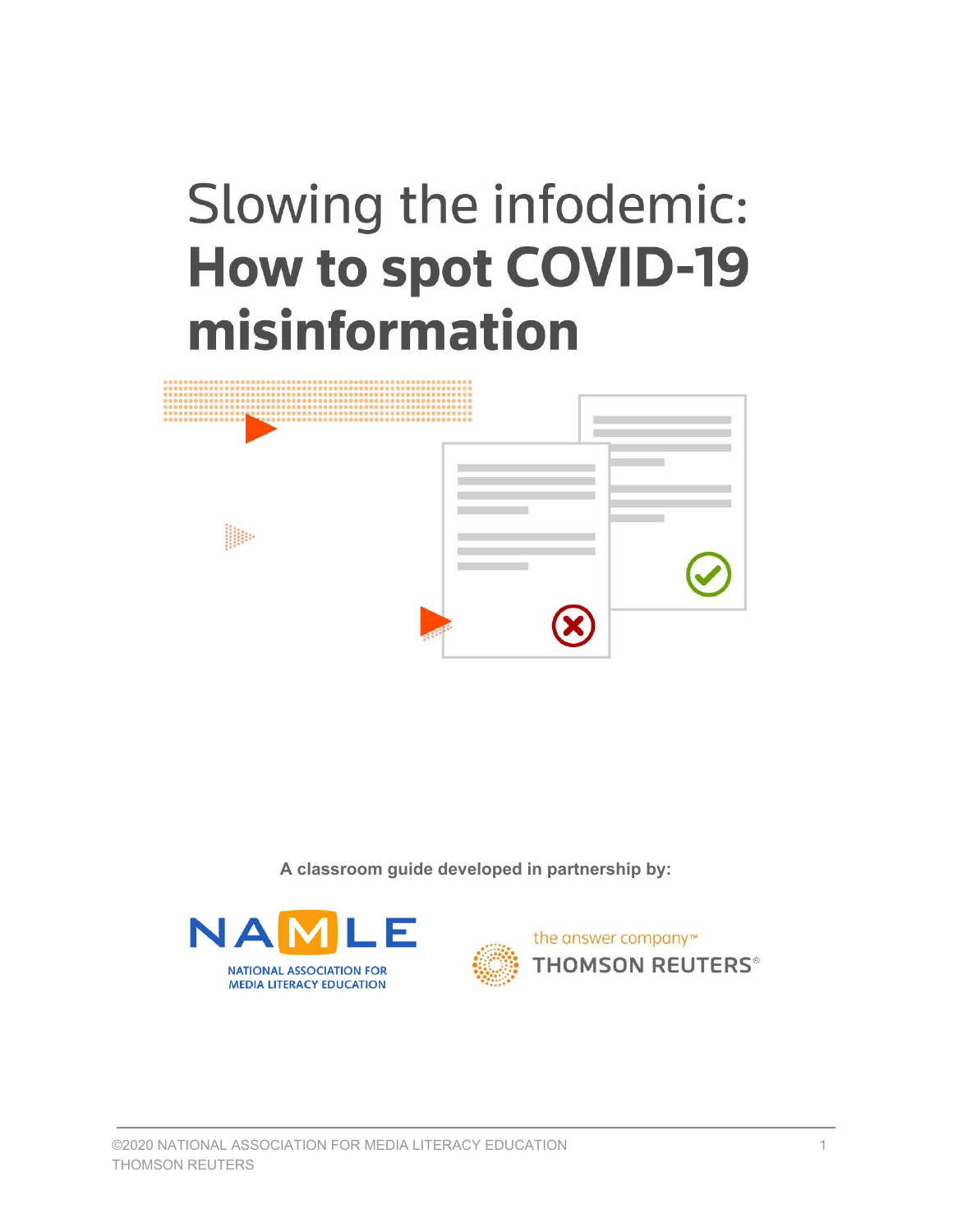# **Slowing the Infodemic: How to Spot COVID-19 Misinformation**

#### **Classroom Guide**

#### **INTRODUCTION**

In response to the significant amount of misinformation surrounding the COVID-19 pandemic, Thomson Reuters and the National Association for Media Literacy Education (NAMLE) are teaming up to provide educators with unique content that will inspire relevant and rich discussion in their classrooms. This discussion guide can be used as a companion to the *Slowing the Infodemic: How to Spot COVID-19 Misinformation* podcast, video, and infographic to teach media literacy skills through inquiry based learning. Using these resources, students will gain knowledge about the origin of common information we accept as fact, their role in accepting knowledge without inquiry, the process used by professional journalists to verify information, and the skills necessary to think critically about the media messages around them.

#### **BACKGROUND**

**Media** are defined as the means of communication that reach or influence people widely (for example; radio, television, newspapers, magazines, and the Internet). Media literacy is the ability to access, analyze, evaluate, create, and act using all forms of communication and represents a necessary, inevitable, and realistic response to the complex, ever-changing electronic environment. To become a successful student, responsible citizen, productive worker, and conscientious consumer, students need to develop expertise with the increasingly sophisticated information and entertainment media that affect the way they think, feel, and behave. Media literacy is an *essential* life skill in the 21st Century.

Inquiry based learning is the foundation of media literacy education. Guided inquiry helps students construct personal knowledge and prepare to learn and participate in a mediated world. In order to guide inquiry, students must understand the core principles of media literacy:

- 1. Media Literacy Education requires active inquiry and critical thinking about the messages we receive and create.
- 2. Media Literacy Education expands the concept of literacy (i.e., reading and writing) to include all forms of media.
- 3. Media Literacy Education builds and reinforces skills for learners of all ages. Like print literacy, those skills necessitate integrated, interactive, and repeated practice.
- 4. Media Literacy Education develops informed, reflective and engaged participants essential for a democratic society.
- 5. Media Literacy Education recognizes that media are a part of culture and function as agents of socialization.
- 6. Media Literacy Education affirms that people use their individual skills, beliefs and experiences to construct their own meanings from media messages.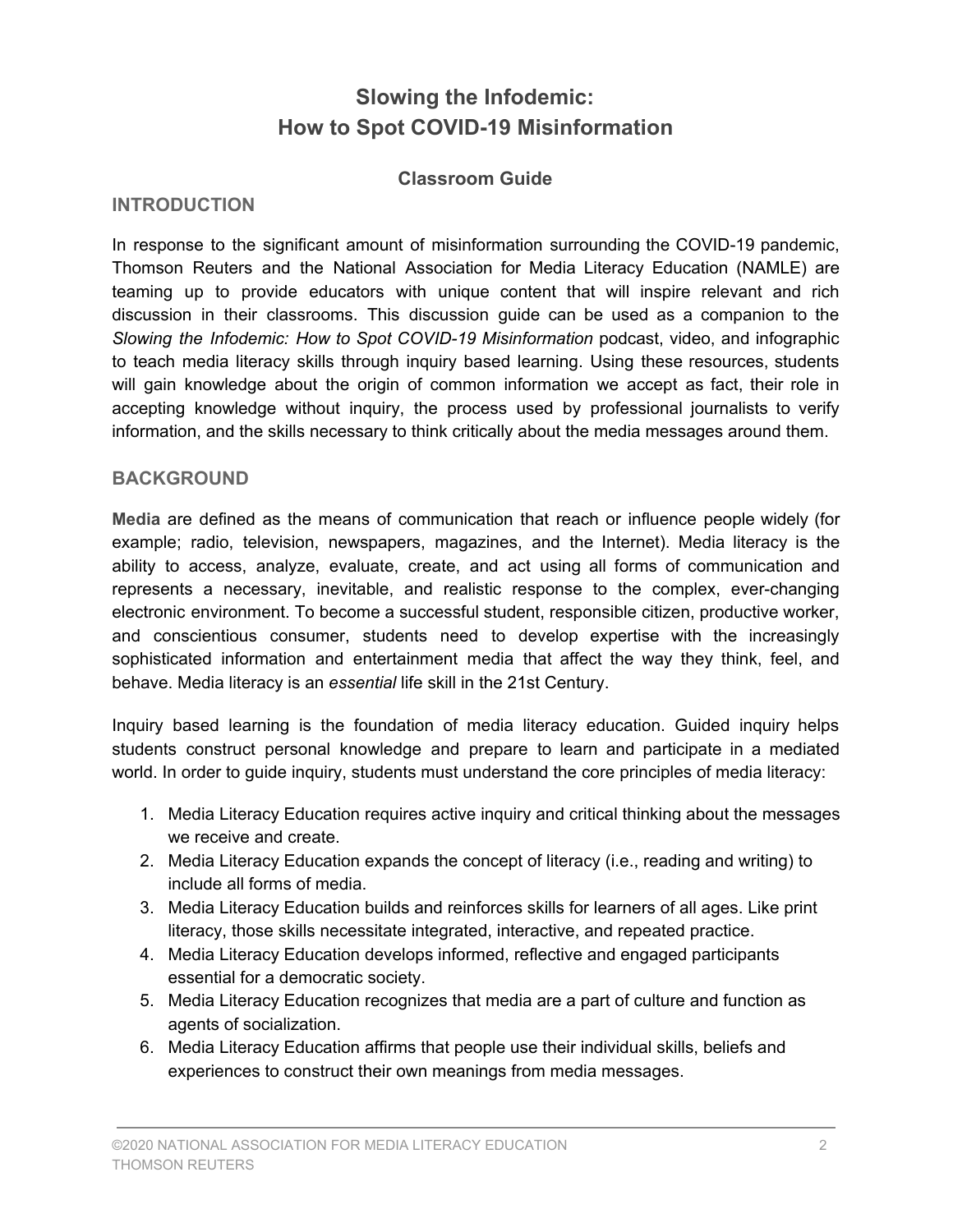In order to effectively deconstruct the media messages they consume, students should break down their analysis into three groups: authors and audiences, messages and meaning, and representations and reality using NAMLE's **Key [Questions](https://drive.google.com/file/d/0B8j2T8jHrlgCZ2Zta2hvWkF0dG8/view) to Ask When Analyzing Media [Messages](https://drive.google.com/file/d/0B8j2T8jHrlgCZ2Zta2hvWkF0dG8/view)**. These groups break down further into the following categories:

**Authors and Audiences:** Authorship, purpose, economics, effects, and responses **Messages and Meaning:** Content, techniques, and interpretations **Representations and Reality:** Context and credibility

To guide inquiry-based discussions, educators can ask a variety of key questions from each category to provoke critical thinking about each of these concepts in relation to a specific media. Some examples of these questions include:

- Who made this message?
- Why was this message made?
- What ideas, values, information, or points of view are represented? Which are missing?
- What creative techniques are used to attract your attention?
- How might different people understand this message differently based on their own beliefs and experiences?

## **TEACHER RESOURCES**

#### **The Podcast**

In this podcast, produced by Thomas Reuters in cooperation with the National Association for Media Literacy Education, Hazel Baker, Reuters' Global Head of User Generated Content, and Michelle Ciulla Lipkin, NAMLE's Executive Director, discuss how and why user generated content (UGC) is shared, the process through which professional journalists verify and debunk UGC, and the important role UGC plays in our information ecosystem. A transcript of the podcast is also available. (24:35) [**[listen](https://soundcloud.com/user-606382054-336216374/slowing-the-infodemic-how-to-spot-covid-19-misinformation-podcast)** | **[transcript](https://docs.google.com/document/d/1_9OxLicR4i25NhU--yC0eGvRuxdArdXaARJiSMm9ees/edit?usp=sharing)**]

#### **The Video**

This short video from Thomson Reuters and NAMLE features Hazel Baker, Reuters' Global Head of User Generated Content, and explores four tips for dealing with online misinformation related to COVID-19. (2:23) [**[watch](https://www.youtube.com/watch?v=jNe7SZgn000&feature=youtu.be)** | **[transcript](https://docs.google.com/document/d/1kwcJtT-xWcrhSyPg2pN8HsqCCHqZnLDVgsLPJRJxYic/edit?usp=sharing)**]

#### **The Infographic**

Created by Thomson Reuters and NAMLE, this handy infographic provides a summary of Hazel's four tips for dealing with misinformation related to COVID-19. This infographic should be used as a supplement to the podcast and short video provided above. [**[view](https://www.thomsonreuters.com/content/dam/ewp-m/documents/thomsonreuters/en/pdf/social-impact/tr-infographic-misinformation.pdf)**]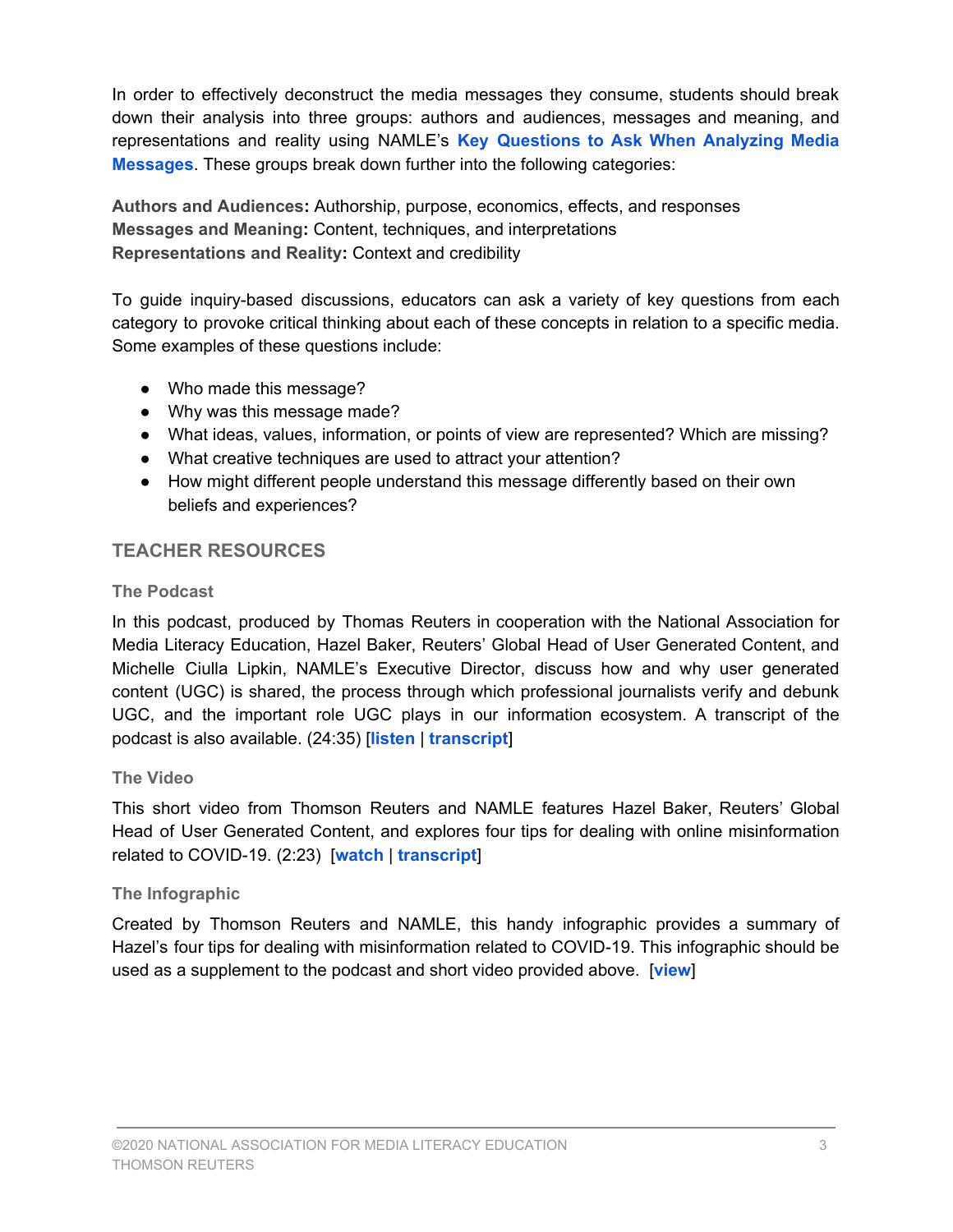# **CLASSROOM GUIDE**

#### **Overview**

This discussion guide will serve as a roadmap for leading your students through a variety of discussion prompts about the podcast, video and infographic.

## **Pre-Learning Activities**

Students should review the following materials prior to the class discussion and activities:

### **Podcast: Slowing the Infodemic: How to Spot COVID-19 [Misinformation](https://soundcloud.com/user-606382054-336216374/slowing-the-infodemic-how-to-spot-covid-19-misinformation-podcast) NAMLE Key [Questions](https://drive.google.com/file/d/0B8j2T8jHrlgCZ2Zta2hvWkF0dG8/view) to Ask When Analyzing Media Messages**

**Vocabulary**

Students should familiarize themselves with the following terms in preparation of the lesson:

| <b>Accidental journalist</b>           | Person who captures important footage of an incident as it occurs<br>or in the immediate aftermath when journalists are not present. |
|----------------------------------------|--------------------------------------------------------------------------------------------------------------------------------------|
| <b>Bias</b>                            | Feelings of favor or prejudice against something or someone                                                                          |
| <b>Breaking news</b>                   | Information about planned or unplanned news occurrences that<br>are occurring or still developing                                    |
| <b>Context</b>                         | The circumstances surrounding an event, statement, or idea<br>necessary to fully understand and assess the information               |
| Copyright                              | Exclusive reproduction rights given to the creator of creative<br>works                                                              |
| <b>Lateral Reading</b>                 | Opening new tabs on your browser to verify the accuracy of<br>content you are consuming with other sources.                          |
| <b>Misinformation</b>                  | False or incorrect information, sometimes intended to mislead                                                                        |
| <b>Primary Sources</b>                 | A person or group with first-hand account of an event                                                                                |
| <b>Scraped content</b>                 | Content shared by someone other than the primary source                                                                              |
| <b>Spot News</b>                       | Incidents or accidents which are unplanned<br>Examples: natural disasters, terror attacks                                            |
| <b>User Generated Content</b><br>(UGC) | Any form of content--images, videos, text, and audio--created and<br>posted by users on online platforms                             |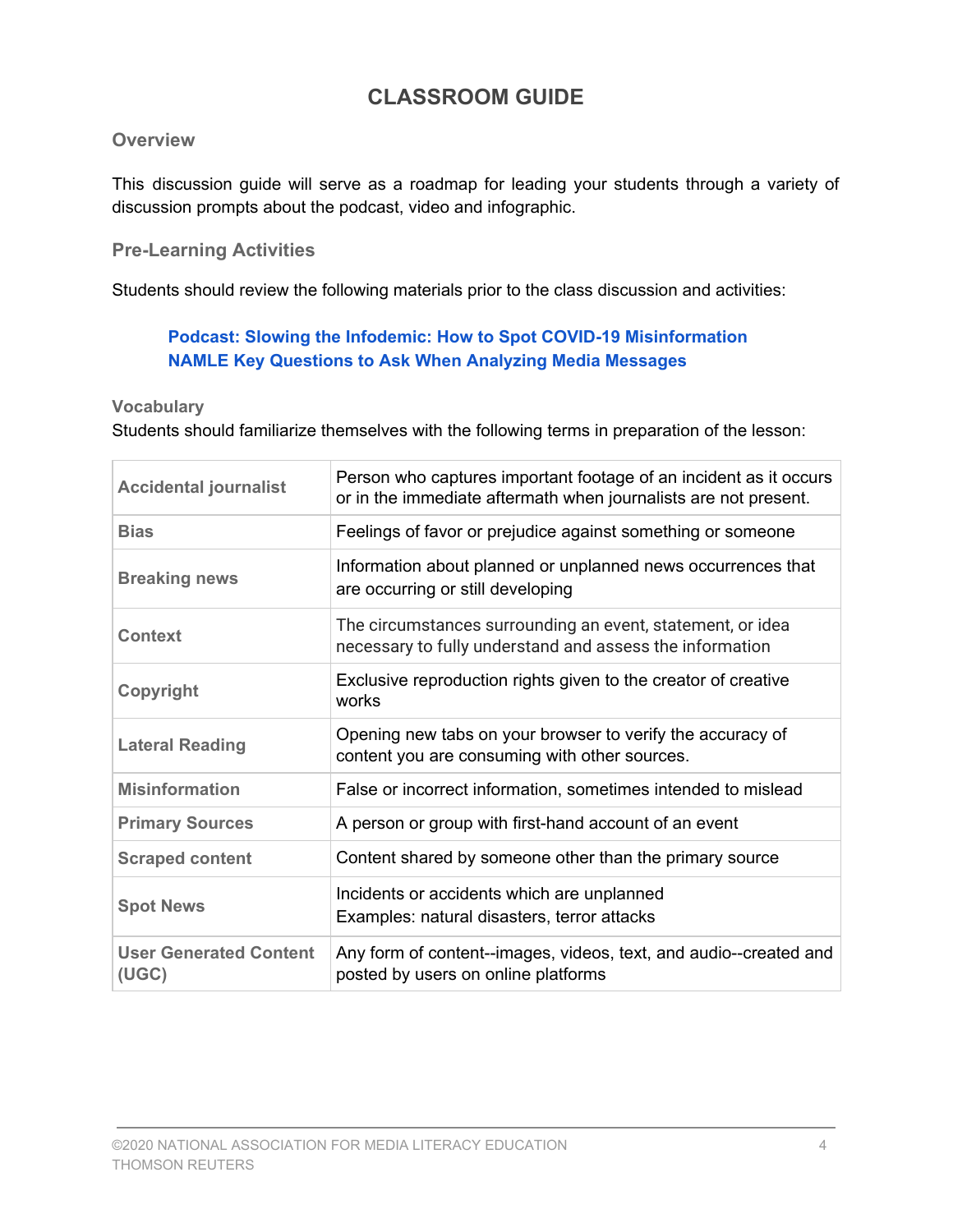**Learning Outcomes**

- 1. Students will be able to describe the difference between *user generated content (UGC)* and *professional journalism*.
- 2. Students will be able to identify at least three ways UGC can be used to mislead media consumers.
- 3. Students will be able to describe the process through which Reuters reporters and producers verify user generated content.
- 4. Students will identify at least two ways in which primary sources can both harm and help breaking news reporting.
- 5. Students will identify at least three key questions they can ask to critically analyze UGC.
- 6. Students will be able to describe at least three tips or tools for identifying misinformation.
- 7. Students will demonstrate their understanding of the verification process used by journalists by replicating the Reuters content verification process.

# **Part 1: Introduce the Lesson/Begin Discussion**

Review the definition of media literacy (as well as any additional background information provided above, depending on the knowledge level of students or to check for understanding of pre-learning materials):

*"Media literacy as the ability to access, analyze, evaluate, create and act using all forms of communication."*

Possible discussion prompts to open discussion and help students analyze their relationship with news media:

- Do you watch, listen or read the news?
- How do you determine your preference?

# **Part 2: Classroom Discussion (engagement)**

Podcast review:

- Discuss Hazel's role at Head of User Generated Content News Gathering
	- Is this a role you knew existed?
	- Does it surprise you that Reuters has a dedicated team to do this work?
	- Why or why not?
- Hazel discusses determining when content is authentic or inauthentic how do you assess the authenticity of content you see?
- What misinformation have you come across related to COVID-19? How did you know it was misinformation? How did you respond?
- Share quote: "...there are thousands of potential cameras around the world, it's a very small number compared to the number of smartphones carried by individual citizens."
	- What do you think is the responsibility of witnesses to news events?
	- Hazel describes them as "accidental journalists." How would you describe them?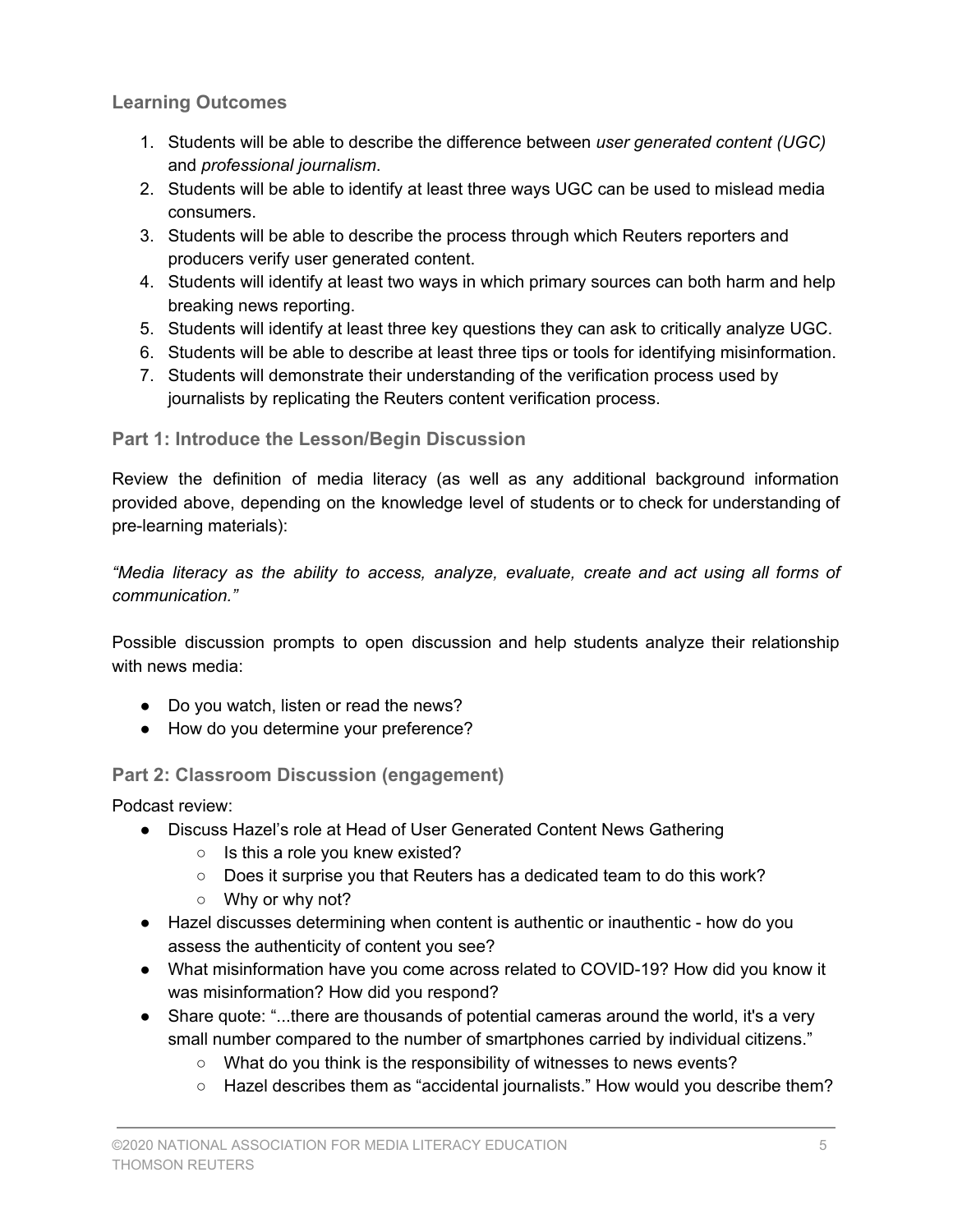- Hazel describes the painstaking task of finding out the source of the user generated content. Does it surprise you that so much time is spent working on verification? Why or why not?
- Hazel says "misinformation thrives on anxiety". Do you agree with her? Why or why not?

#### **Review**

Watch the **short [video](https://www.youtube.com/watch?v=jNe7SZgn000&feature=youtu.be)** and view the **[infographic](https://www.thomsonreuters.com/content/dam/ewp-m/documents/thomsonreuters/en/pdf/social-impact/tr-infographic-misinformation.pdf)** as a class and discuss the following:

- Hazel discussed four types of misinformation commonly shared online: copy and paste rumors, imposter content, home remedies, and out of context imagery.
	- Have you seen examples of these types of misinformation?
	- Who was the original source of the information--someone you know, or a share/forward/retweet from someone you know, or from an unknown source?
	- Have you ever unintentionally shared misinformation? How do you know?
- Reuters and NAMLE have distributed information about misinformation in three different formats: Podcast, short video, and infographic. Discuss:
	- The differences in the three formats, and
	- The effectiveness of each medium to present this information,
	- How the format/delivery method changes the information we receive.

#### **Part 3: Group Discussion (analysis)**

In groups, discuss the following points made by Hazel in the podcast and then have groups share and compare their findings.

Included below are a series of prompts related to the media content and possible answers to help guide discussion.

- Hazel asserts that UGC plays an important role in the information ecosystem.
	- What positive role does UGC play in the breaking news cycle?
		- Possible answers:
			- Reuters cameras can't be everywhere,
			- Sometimes journalists are not allowed near breaking news scenes,
			- It is more likely an accidental journalist will be at the scene of breaking news as it happens or while it is still occurring before reporters arrive.
	- What negative role might UGC play in the news cycle?
		- Possible answers:
			- Ways misinformation is used to mislead
				- Reports perspective of only one person,
				- Claim old content is new content,
				- Video/photo at a location was old footage/past event,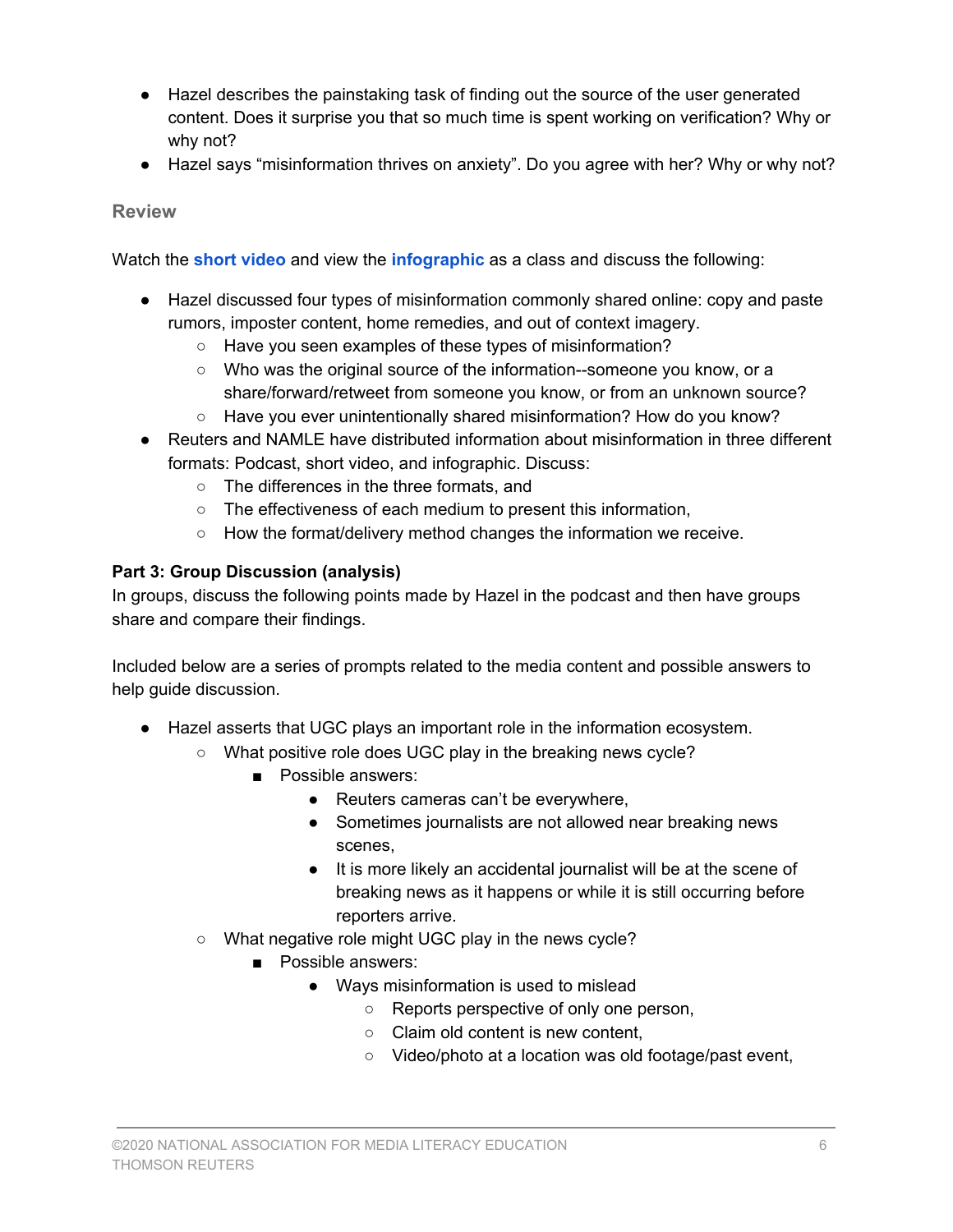- Caption/description of an authentic image/video doesn't accurately reflect what is happening,
- Misleading headlines,
- Attribute content taken at one location/event to another location/event.
- One of the primary roles of Hazel's team is to verify content to determine if it can be included as an aspect of storytelling. What are different ways Hazel's team verifies UGC?
	- Possible answers
		- Find the primary source: Whose footage is it?
			- It's not always the person who posted it. Sometimes the primary source sent the content privately to someone else and then that person shared it.
			- Only the person who took the photo/video can really tell Reuters what happened.
			- The person who took the footage also owns the rights to that photo/video.
		- Identify copyright: Who owns it?
			- Reuters must get permission to use the content from the person who recorded the photo/video (primary source).
		- Do additional research: Is more information needed?
			- Interview other people who were on the scene,
			- Verify accounts with other witnesses or authorities,
			- Must prove the photo/video accurately shows the event,
				- Is there a faithful attempt at accurate representation?
				- Is it presented in an unbiased way (no editing or angles used to alter the accuracy of the events)?
- How might Reuters use some of NAMLE's *Key Questions* to analyze UGC:
	- Possible Answers:
		- Who is the person who's filming?
			- Related Key Questions: Who created this message?
		- What was their motivation to film?
			- Related Key Question: Why was this message created?
		- Is there any information that they have, which they're not telling us?
			- Related Key Question: What is left out that might be important to know?
		- Do they support a political side of a protest or event?
			- Related Key Questions:
				- What ideas, values, information, or points of view are overt? Implied?
				- How might different people understand this message differently?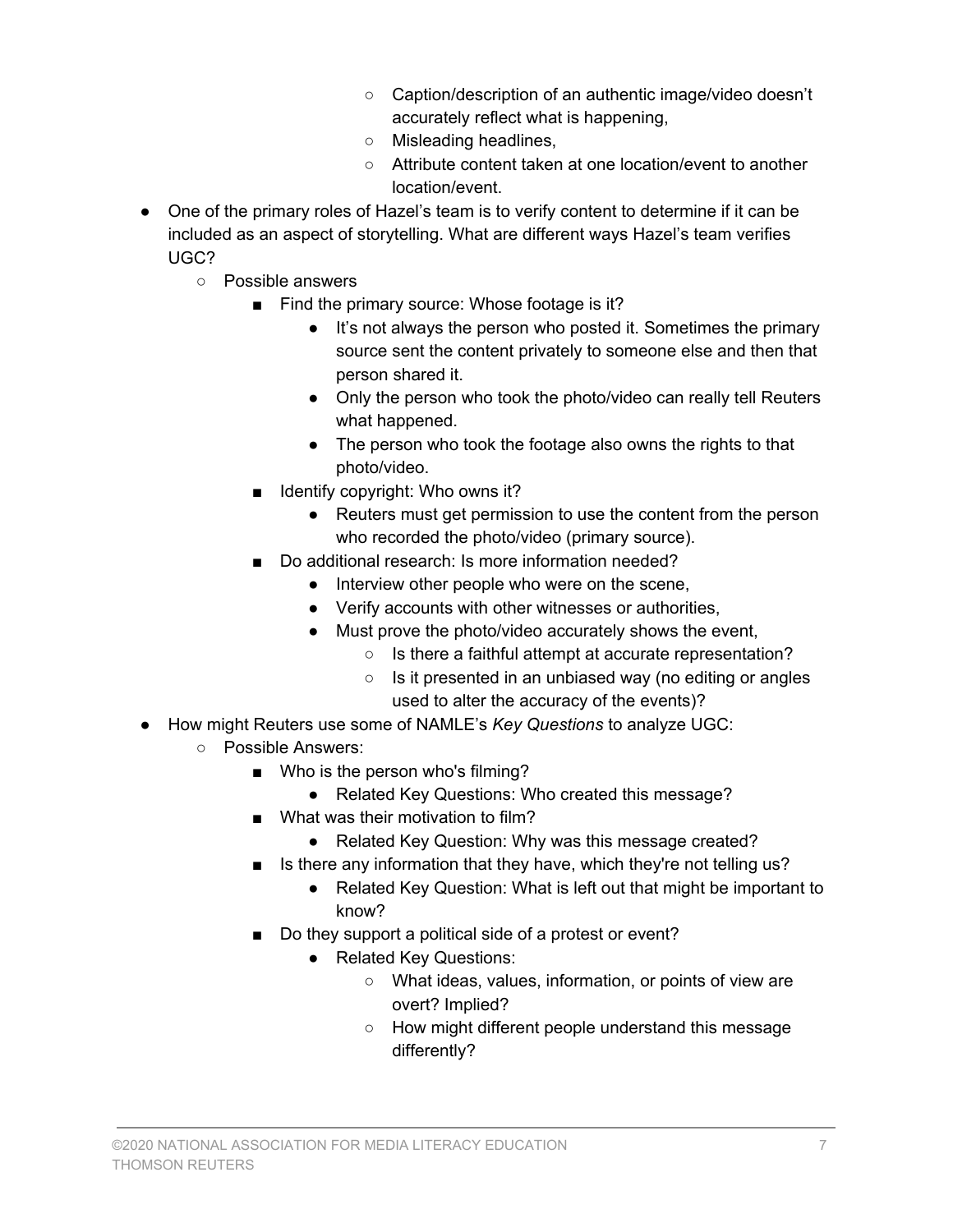# **Part 4: Small Group Activities (create)**

### **Create Your Own Misinformation Tip Sheet**

Help students understand different processes for identifying misinformation by having them create their own Misinformation Tip Sheet for different audiences.

- Review the short video and infographic with the class.
- Provide students with a copy of the fact-checking resources on the following page.
- Have students create a tip sheet for identifying misinformation in one of the following scenarios:
	- Verifying a COVID-19 health remedy received via a chain email from a family member,
	- $\circ$  Fact-checking a video submitted to a journalist by a self-proclaimed eyewitness,
	- Verifying a scientific claim made by a physician on social media.
- Have students consider:
	- Why do they need to be skeptical (what kind of misinformation could this be? Why do they think that?)?
	- What **Key [Questions](https://drive.google.com/file/d/0B8j2T8jHrlgCZ2Zta2hvWkF0dG8/view)** they should be asking (refer to NAMLE's Key Questions) about each type of media message?
	- How the platform might impact their ability to verify the information?
	- $\circ$  What tools they might use to determine if the message is legitimate?

#### **Identifying Key Questions**

Read about the #filmyourhospital hashtag on Twitter, have students

- Locate and image by searching for the #filmyourhospital hashtag on Twitter.
- As a group, using NAMLE's Key Questions to Ask when Analyzing Media Message to brainstorm a list of Key Questions you might ask if you were going to:
	- Investigate the source of the content
	- Learn more about the context of the image
	- Analyze the content for bias

#### **Reuters Fact-Checking**

Have students practice the information verification process by recreating the process outlined by the Reuters fact-checking blog.

- Have students select an item from the Reuters **[fact-checking](https://www.reuters.com/fact-check) blog**.
- Have students retrace the steps described in the blog post (visit links, etc.).
- Have students document their experience:
	- Are they able to verify the information is false/partly false/misleading?
	- Can you verify their findings with another fact-checking source?
	- If not, why? What additional information do you need?
- Get creative! Have students document their experience with a vlog, blog, podcast infographic, etc.!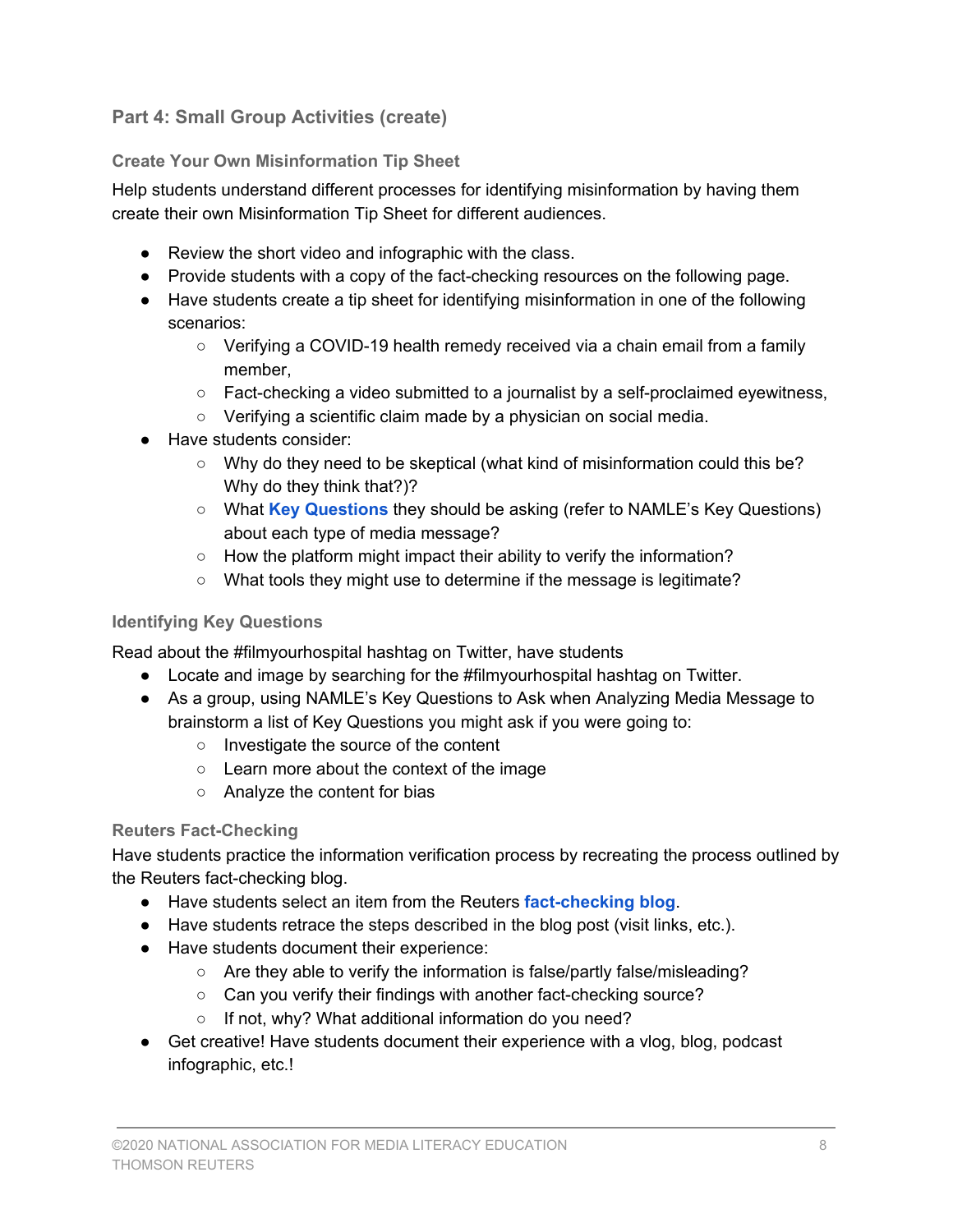#### **Fact-Checking Tools**

**Image verification**

**Google [Reverse](https://support.google.com/websearch/answer/1325808?hl=en) Image Search [TinEye](https://www.tineye.com/) Foto [Forensics](http://fotoforensics.com/)**

**Fact-Checking websites**

**[FactCheck.org](https://www.factcheck.org/)**, Annenberg Public Policy Center **[Hoax-Slayer](https://www.hoax-slayer.com/) [PolitiFact](https://www.politifact.com/)**, The Poynter Institute **[Snopes](https://www.snopes.com/) [Hoaxy](https://hoaxy.iuni.iu.edu/)**, Indiana University Network Science Institute **AP Fact [Check](https://apnews.com/APFactCheck)**, Associated Press **[Check](https://dailycaller.com/buzz/check-your-fact/) Your Fact**, Daily Caller **[Factcheck.org](https://www.factcheck.org/)**, Annenberg Public Policy Center **Lead [Stories](https://www.rand.org/research/projects/truth-decay/fighting-disinformation/search/items/lead-stories-factchecker.html)**, RAND Corporation **News | Fact [Check](https://www.usatoday.com/news/factcheck/)**, USA TODAY **Fact [Checker](https://www.washingtonpost.com/news/fact-checker/)**, Washington Post **Open [Secrets](https://www.opensecrets.org/), Center for Responsive Politics Hall of [Justice](http://hallofjustice.sunlightfoundation.com/)**, Sunlight Foundation **[Reuters](https://www.reuters.com/fact-check) Fact Check [International](https://www.poynter.org/ifcn/) Fact Checking Network [CoronaVirusFacts](https://www.poynter.org/coronavirusfactsalliance/) Network AFP [Coronavirus](https://factcheck.afp.com/) Verification Hub Science [Feedback](https://sciencefeedback.co/)**

#### **Library Databases**

Opposing Viewpoints (Gale in Context) CQ Researcher (CQ Press Researcher) SIRS Knowledge Source (ProQuest) Newsbank Nexis Uni (Lexis Nexis) Newspaper Source Plus (EBSCO) National Newspaper Index (New York Times) Newsstream (ProQuest)

#### **Other Resources**

**Code of [Ethics](https://www.spj.org/ethicscode.asp)**, Society for Professional Journalists **[Codes](https://members.newsleaders.org/content.asp?contentid=236) of Ethics**, American Society of News Editors **Code of [Principles](https://ifcncodeofprinciples.poynter.org/)**, International Fact Checking Network **[Misinformation](https://misinforeview.hks.harvard.edu/) Review**, Harvard Kennedy School